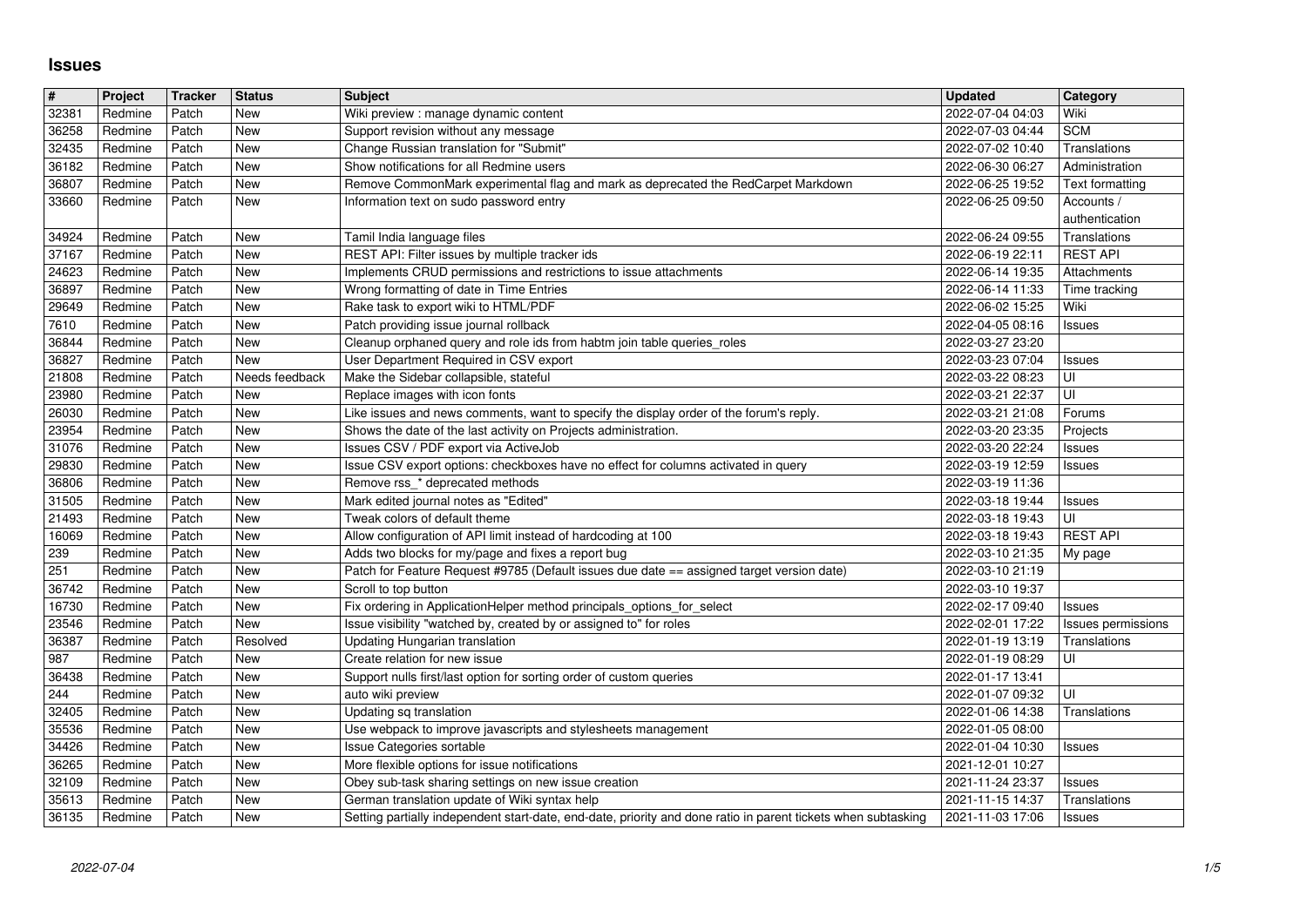| $\vert$ #      | Project<br>Redmine | <b>Tracker</b> | <b>Status</b><br><b>New</b> | <b>Subject</b>                                                                                                                                             | <b>Updated</b>                       | Category<br>Translations                   |
|----------------|--------------------|----------------|-----------------------------|------------------------------------------------------------------------------------------------------------------------------------------------------------|--------------------------------------|--------------------------------------------|
| 33726<br>32296 | Redmine            | Patch<br>Patch | New                         | Translate Vietnamese<br>Ignore rubocop offense                                                                                                             | 2021-11-03 09:44<br>2021-10-28 05:55 | Code                                       |
| 35946          | Redmine            | Patch          | New                         | Mark project categories as "inactive"                                                                                                                      | 2021-10-01 11:29                     | cleanup/refactoring<br>Project settings    |
| 35919          | Redmine            | Patch          | New                         | Illumination of overdue closed issues                                                                                                                      | 2021-09-24 21:26                     | Issues planning                            |
| 35816          | Redmine            | Patch          | New                         | Patch to add Postgis adapter support                                                                                                                       | 2021-09-01 22:41                     | Database                                   |
| 12664<br>30919 | Redmine<br>Redmine | Patch<br>Patch | New<br>New                  | MyPage block for latest forum posts<br>Group Issues Custom Fields - (Form like Issues)                                                                     | 2021-09-01 04:31<br>2021-08-24 12:33 | My page<br>Issues                          |
| 35674          | Redmine            | Patch          | <b>New</b>                  | Several improvements (with fixes of inconsistencies) for the issues show view                                                                              | 2021-08-22 05:17                     | UI                                         |
| 35772<br>35769 | Redmine<br>Redmine | Patch<br>Patch | New<br>New                  | Change the background color of tables written in Wiki notation<br>Add a Revision (Changeset) API end-point with support for inclusion of associated issues | 2021-08-18 07:32<br>2021-08-17 12:20 | UI<br><b>REST API</b>                      |
| 3195           | Redmine            | Patch          | New                         | issue's start date could be the latest due date of predecessors                                                                                            | 2021-08-06 22:38                     | <b>Issues</b>                              |
| 35648<br>20287 | Redmine<br>Redmine | Patch<br>Patch | New<br>New                  | Changelog generator should allow merging two or more versions<br>Administration: Using grids instead of tables                                             | 2021-08-01 10:15<br>2021-07-09 06:54 | Administration                             |
| 23417          | Redmine            | Patch          | New                         | Make the ID column configurable in the issues listing like the other columns                                                                               | 2021-07-08 01:26                     | <b>Issues filter</b>                       |
| 35373<br>35450 | Redmine<br>Redmine | Patch<br>Patch | New<br>New                  | Improve project deletion warning text<br>Fixed an error message when registering an email address for a disallowed email domain                            | 2021-06-26 12:05<br>2021-06-24 04:00 | UI<br>Code                                 |
|                |                    |                |                             |                                                                                                                                                            |                                      | cleanup/refactoring                        |
| 26104<br>1667  | Redmine<br>Redmine | Patch<br>Patch | New<br>New                  | Quick jump to issue only if searching for issues<br>Default tracker setting in each project                                                                | 2021-06-03 00:12<br>2021-06-02 20:41 | Search engine<br>Issues                    |
| 35268          | Redmine            | Patch          | <b>New</b>                  | Issue.acts_as_searchable columns option cleanup                                                                                                            | 2021-05-20 16:29                     | Code                                       |
| 2746           | Redmine            | Patch          | New                         | Send out issue priority in the email notification header                                                                                                   | 2021-05-19 08:30                     | cleanup/refactoring<br>Email notifications |
| 35217          | Redmine<br>Redmine | Patch<br>Patch | New<br>New                  | Replace use of Digest::MD5 / Digest::SHA1 with ActiveSupport::Digest                                                                                       | 2021-05-07 15:14<br>2021-04-30 15:58 |                                            |
| 33440<br>7456  | Redmine            | Patch          | New                         | Emails not being processed because of<br><b>Gantt filters</b>                                                                                              | 2021-04-26 14:33                     | Email receiving<br>Gantt                   |
| 33211          | Redmine            | Patch          | New                         | Include block columns (ex: Description, Last notes) in CSV export when option "All columns" is selected                                                    | 2021-03-28 19:53                     |                                            |
| 31987<br>26714 | Redmine<br>Redmine | Patch<br>Patch | <b>New</b><br><b>New</b>    | Add rake task which synchronize all revisions in repositories related with all active projects<br>pluck instead of map in issue_query                      | 2021-03-28 16:58<br>2021-03-12 09:38 | <b>SCM</b><br>Code                         |
|                |                    |                |                             |                                                                                                                                                            |                                      | cleanup/refactoring                        |
| 33968<br>34654 | Redmine<br>Redmine | Patch<br>Patch | New<br>New                  | Incorrect Polish translations<br>Accounting for the closing date of the issue when calculating the overdue                                                 | 2021-02-28 06:23<br>2021-02-01 05:41 | Translations<br>Issues planning            |
| 29184          | Redmine            | Patch          | New                         | Add home to the application menu                                                                                                                           | 2020-12-09 18:32                     | UI                                         |
| 33554<br>34218 | Redmine<br>Redmine | Patch<br>Patch | New<br><b>New</b>           | Fix by date weekly filter query to use Setting.start_of_week<br>Increase size of value field in settings                                                   | 2020-11-30 07:13<br>2020-11-03 11:21 | <b>Issues</b> filter<br>Database           |
| 34061          | Redmine            | Patch          | <b>New</b>                  | Update locales for Vietnamese language                                                                                                                     | 2020-10-25 04:43                     | Translations                               |
| 34146<br>33938 | Redmine<br>Redmine | Patch<br>Patch | <b>New</b><br><b>New</b>    | Implementation<br>Add missing fixtures to IssueNestedSetTest                                                                                               | 2020-10-20 22:35<br>2020-09-14 02:20 | Custom fields<br>Code                      |
|                |                    |                |                             |                                                                                                                                                            |                                      | cleanup/refactoring                        |
| 230<br>33118   | Redmine<br>Redmine | Patch<br>Patch | New<br>New                  | hides some issues in calendar block in My Page<br>Detect plain diffs in e-mail submitted issues and map to attachments                                     | 2020-09-13 23:02<br>2020-09-13 05:08 | My page<br>Email receiving                 |
| 33910<br>33722 | Redmine<br>Redmine | Patch<br>Patch | New<br>Resolved             | Rendering bug in Chrome Windows and Linux when pressing PageUp in Textarea<br>migrate_from_trac dose not work                                              | 2020-08-26 17:45<br>2020-07-30 14:29 | UI<br>Importers                            |
|                | 2022-07-04         |                |                             |                                                                                                                                                            |                                      |                                            |
|                |                    |                |                             |                                                                                                                                                            |                                      |                                            |
|                |                    |                |                             |                                                                                                                                                            |                                      |                                            |
|                |                    |                |                             |                                                                                                                                                            |                                      |                                            |
|                |                    |                |                             |                                                                                                                                                            |                                      |                                            |
|                |                    |                |                             |                                                                                                                                                            |                                      |                                            |
|                |                    |                |                             |                                                                                                                                                            |                                      |                                            |
|                |                    |                |                             |                                                                                                                                                            |                                      |                                            |
|                |                    |                |                             |                                                                                                                                                            |                                      |                                            |
|                |                    |                |                             |                                                                                                                                                            |                                      |                                            |
|                |                    |                |                             |                                                                                                                                                            |                                      |                                            |
|                |                    |                |                             |                                                                                                                                                            |                                      |                                            |
|                |                    |                |                             |                                                                                                                                                            |                                      |                                            |
|                |                    |                |                             |                                                                                                                                                            |                                      |                                            |
|                |                    |                |                             |                                                                                                                                                            |                                      |                                            |
|                |                    |                |                             |                                                                                                                                                            |                                      |                                            |
|                |                    |                |                             |                                                                                                                                                            |                                      |                                            |
|                |                    |                |                             |                                                                                                                                                            |                                      |                                            |
|                |                    |                |                             |                                                                                                                                                            |                                      |                                            |
|                |                    |                |                             |                                                                                                                                                            |                                      |                                            |
|                |                    |                |                             |                                                                                                                                                            |                                      |                                            |
|                |                    |                |                             |                                                                                                                                                            |                                      |                                            |
|                |                    |                |                             |                                                                                                                                                            |                                      |                                            |
|                |                    |                |                             |                                                                                                                                                            |                                      |                                            |
|                |                    |                |                             |                                                                                                                                                            |                                      |                                            |
|                |                    |                |                             |                                                                                                                                                            |                                      |                                            |
|                |                    |                |                             |                                                                                                                                                            |                                      |                                            |
|                |                    |                |                             |                                                                                                                                                            |                                      |                                            |
|                |                    |                |                             |                                                                                                                                                            |                                      |                                            |
|                |                    |                |                             |                                                                                                                                                            |                                      |                                            |
|                |                    |                |                             |                                                                                                                                                            |                                      |                                            |
|                |                    |                |                             |                                                                                                                                                            |                                      |                                            |
|                |                    |                |                             |                                                                                                                                                            |                                      |                                            |
|                |                    |                |                             |                                                                                                                                                            |                                      |                                            |
|                |                    |                |                             |                                                                                                                                                            |                                      |                                            |
|                |                    |                |                             |                                                                                                                                                            |                                      |                                            |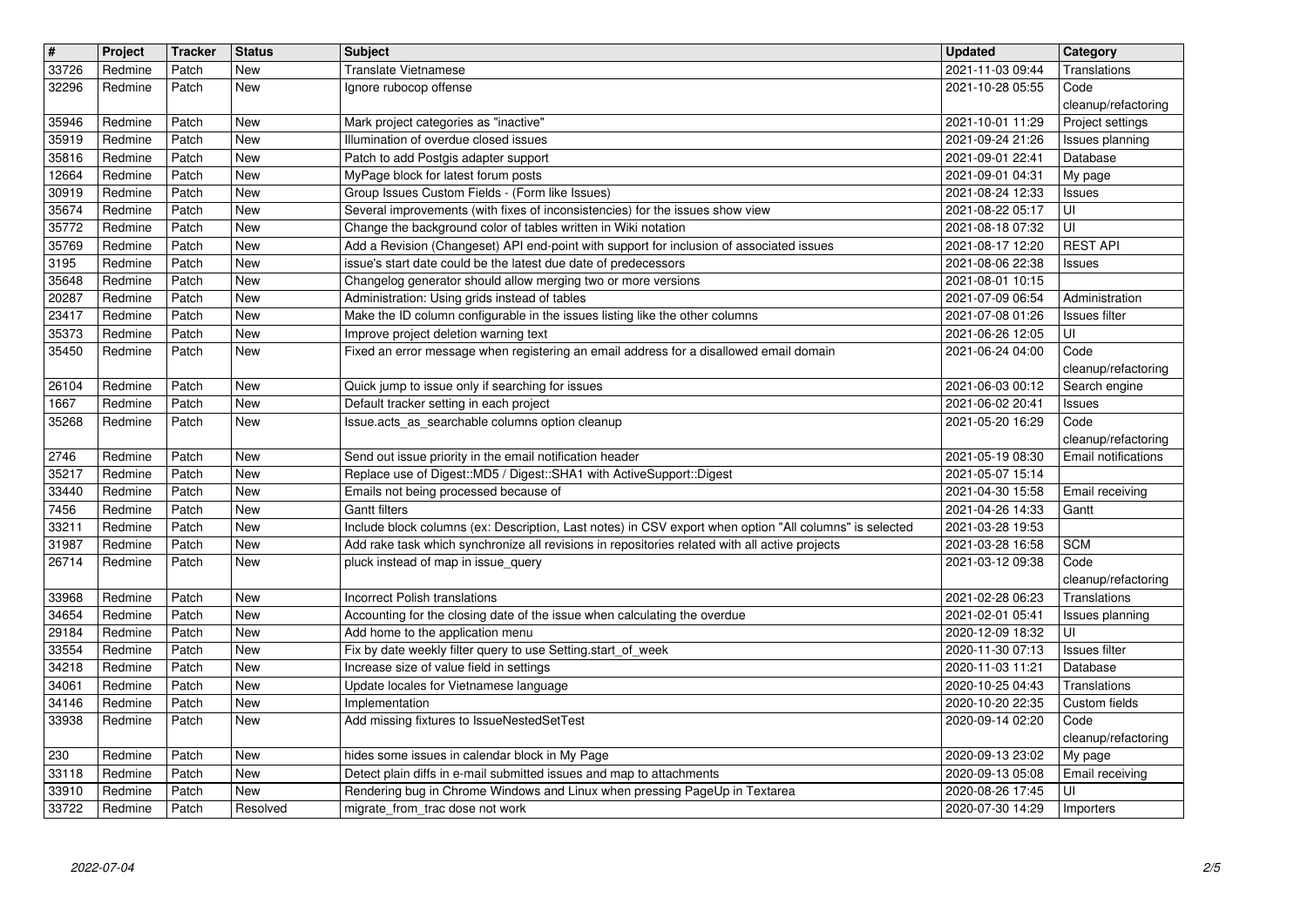| $\overline{\mathbf{H}}$<br>33774 | Project<br>Redmine | <b>Tracker</b><br>Patch | <b>Status</b><br>New  | <b>Subject</b><br>Update Russian translation                                                                                            | <b>Updated</b><br>2020-07-29 10:17   | Category<br>Translations         |
|----------------------------------|--------------------|-------------------------|-----------------------|-----------------------------------------------------------------------------------------------------------------------------------------|--------------------------------------|----------------------------------|
| 33638                            | Redmine            | Patch                   | New                   | Default value for Welcome text setting                                                                                                  | 2020-06-22 15:11                     | UI                               |
| 33117                            | Redmine            | Patch                   | <b>New</b>            | Redirect to users_path instead of edit_user_path in order to avoid confusion                                                            | 2020-06-15 11:04                     | Accounts /<br>authentication     |
| 33457<br>33431                   | Redmine<br>Redmine | Patch<br>Patch          | New<br>New            | Croatian translations for v4.1.1<br>Better performance for Time entries without issue and activity filters                              | 2020-05-16 23:38<br>2020-05-12 16:24 | Translations<br>Performance      |
| 33413                            | Redmine            | Patch                   | New                   | Complete Hungarian/magyar hu.yml for Redmine 4.1.1                                                                                      | 2020-05-07 16:09                     | Translations                     |
| 18419<br>17973                   | Redmine<br>Redmine | Patch<br>Patch          | New<br>Needs feedback | Copy news along with the project<br>Portuguese jQuery Datepicker translation file                                                       | 2020-04-16 04:04<br>2020-04-11 23:42 | Projects<br>Translations         |
| 33074                            | Redmine            | Patch                   | New                   | Korean translation update for 4.1-stable                                                                                                | 2020-03-10 14:07                     | Translations                     |
| 684<br>28861                     | Redmine<br>Redmine | Patch<br>Patch          | New<br>New            | Add journal count on issues list<br>Add a date item to the context menu                                                                 | 2020-02-20 01:12<br>2020-02-19 08:39 | <b>Issues list</b><br>UI         |
| 32847<br>32961                   | Redmine<br>Redmine | Patch<br>Patch          | New<br>New            | Ability to add custom css classes to body tag<br>Make group names clickable in permissions report                                       | 2020-02-11 16:14<br>2020-02-07 03:24 | Plugin API<br>Administration     |
| 32951                            | Redmine            | Patch                   | New                   | Issue Statuses sortable by name and position                                                                                            | 2020-02-05 00:49                     | Administration                   |
| 18770<br>32747                   | Redmine<br>Redmine | Patch<br>Patch          | New<br>New            | Make issue history collapsable<br>Fix wrong translation for "time entries" in redmine 4.1.0                                             | 2020-01-28 10:32<br>2020-01-11 15:11 | <b>Issues</b><br>Translations    |
| 32370<br>32523                   | Redmine<br>Redmine | Patch<br>Patch          | New<br>New            | Action menu on issues details should not flip with the history order<br>Improve javascript performances on query edition                | 2019-12-22 17:35<br>2019-12-12 13:05 | UI<br>Performance                |
| 30739                            | Redmine            | Patch                   | New                   | Project Custom Fields configuration : split by tracker                                                                                  | 2019-12-10 19:02                     | Custom fields                    |
| 32548<br>32522                   | Redmine<br>Redmine | Patch<br>Patch          | New<br>New            | Add new hook in projects/settings/_issues.html.erb for custom fields<br>Add Project.find_by_name to target_project                      | 2019-12-05 05:57<br>2019-11-29 14:06 | Hook requests<br>Email receiving |
| 20384<br>28025                   | Redmine<br>Redmine | Patch<br>Patch          | New<br>New            | Proposal: Workflow enhancement<br>Access project jump box with hotkey                                                                   | 2019-11-21 13:21<br>2019-11-20 14:27 | Issues workflow<br>UI            |
| 31224                            | Redmine            | Patch                   | Resolved              | My page, add Time Entry queries                                                                                                         | 2019-11-15 00:50                     | My page                          |
| 32461<br>5249                    | Redmine<br>Redmine | Patch<br>Patch          | New<br>New            | Allow Redmine: My Page to be overriden in plugins<br>rel=nofollow on external links                                                     | 2019-11-15 00:48<br>2019-10-31 04:00 | My page<br>Text formatting       |
| 32326                            | Redmine            | Patch                   | Needs feedback        | Update it.yml locale                                                                                                                    | 2019-10-29 09:51                     | Translations                     |
| 11898<br>32016                   | Redmine<br>Redmine | Patch<br>Patch          | New<br>New            | Inheritable issue categories<br>Rounded coreners on roadmap's progress bar                                                              | 2019-10-07 15:16<br>2019-10-06 11:04 | <b>Issues</b><br>UI              |
| 32163<br>32166                   | Redmine<br>Redmine | Patch<br>Patch          | New<br>New            | Update locales for Vietnamese<br>Rounded corners on table.gantt-table                                                                   | 2019-10-06 04:13<br>2019-10-03 14:45 | Translations<br>UI               |
| 29216                            | Redmine            | Patch                   | New                   | Replace the searchbox label in the header with a placeholder                                                                            | 2019-10-03 14:29                     | UI                               |
| 32162<br>26122                   | Redmine<br>Redmine | Patch<br>Patch          | New<br>Resolved       | Improved progress bars for issues and versions<br>Implementation of visible conditions with inner join instead of subselect             | 2019-09-28 13:41<br>2019-09-27 18:22 | UI<br>Performance                |
| 32106<br>32155                   | Redmine<br>Redmine | Patch<br>Patch          | New<br>New            | Slightly restyled ajax loading indicator<br>Fix the overflow problems in project jump                                                   | 2019-09-27 17:19<br>2019-09-26 18:12 | UI<br>UI                         |
| 32100                            | Redmine            | Patch                   | New                   | Fixed and added roundiness to the "plus" (+) flyout menu and it's child elements                                                        | 2019-09-26 17:31                     | UI                               |
| 32105<br>32132                   | Redmine<br>Redmine | Patch<br>Patch          | New<br>New            | Context menu to match the rest of the flyout styling<br>Replace gantt primitives with CSS generated vector primitives                   | 2019-09-26 17:25<br>2019-09-26 06:55 | UI                               |
| 32142<br>30999                   | Redmine<br>Redmine | Patch<br>Patch          | New<br>Needs feedback | Send notification when a user is created via LDAP on-the-fly user creation<br>Datepicker javascript files locale in uppercase not found | 2019-09-26 02:39<br>2019-09-23 22:01 | Email notifications              |
| 32099                            | Redmine            | Patch                   | New                   | Fix inconsistent gap sizes on My page                                                                                                   | 2019-09-23 06:21                     | Issues<br>UI                     |
|                                  |                    |                         |                       |                                                                                                                                         |                                      |                                  |
|                                  |                    |                         |                       |                                                                                                                                         |                                      |                                  |
|                                  |                    |                         |                       |                                                                                                                                         |                                      |                                  |
|                                  |                    |                         |                       |                                                                                                                                         |                                      |                                  |
|                                  |                    |                         |                       |                                                                                                                                         |                                      |                                  |
|                                  |                    |                         |                       |                                                                                                                                         |                                      |                                  |
|                                  |                    |                         |                       |                                                                                                                                         |                                      |                                  |
|                                  |                    |                         |                       |                                                                                                                                         |                                      |                                  |
|                                  |                    |                         |                       |                                                                                                                                         |                                      |                                  |
|                                  |                    |                         |                       |                                                                                                                                         |                                      |                                  |
|                                  |                    |                         |                       |                                                                                                                                         |                                      |                                  |
|                                  |                    |                         |                       |                                                                                                                                         |                                      |                                  |
|                                  |                    |                         |                       |                                                                                                                                         |                                      |                                  |
|                                  |                    |                         |                       |                                                                                                                                         |                                      |                                  |
|                                  |                    |                         |                       |                                                                                                                                         |                                      |                                  |
|                                  |                    |                         |                       |                                                                                                                                         |                                      |                                  |
|                                  |                    |                         |                       |                                                                                                                                         |                                      |                                  |
|                                  |                    |                         |                       |                                                                                                                                         |                                      |                                  |
|                                  |                    |                         |                       |                                                                                                                                         |                                      |                                  |
|                                  |                    |                         |                       |                                                                                                                                         |                                      |                                  |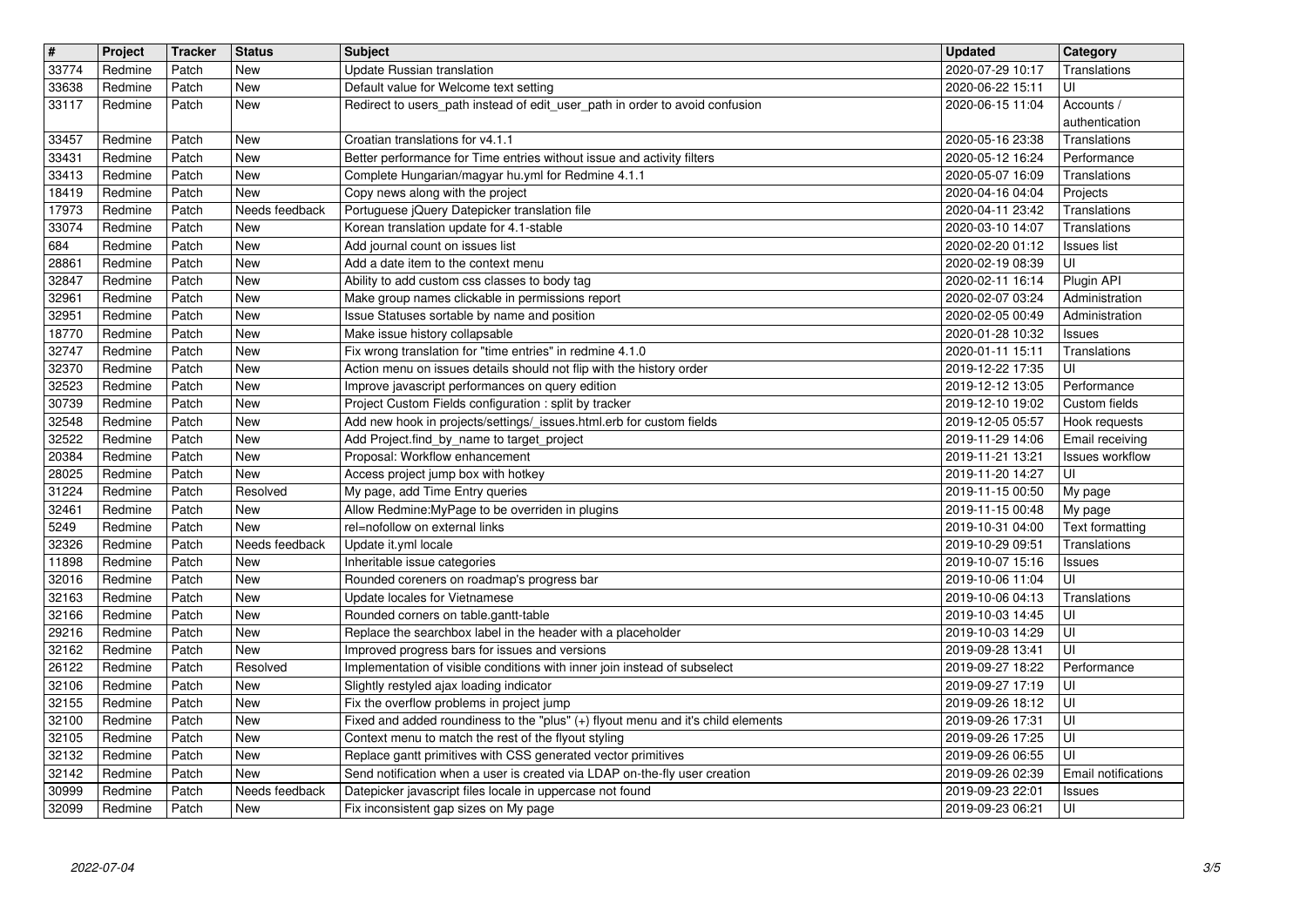| $\overline{\mathbf{H}}$ | Project            | <b>Tracker</b> | <b>Status</b>   | <b>Subject</b>                                                                                                                                     | <b>Updated</b>                       | Category                     |
|-------------------------|--------------------|----------------|-----------------|----------------------------------------------------------------------------------------------------------------------------------------------------|--------------------------------------|------------------------------|
| 32115<br>32114          | Redmine<br>Redmine | Patch<br>Patch | New<br>New      | Move search bar and project selector to the top bar<br>Give project list cards the same background like grid cells in many other views             | 2019-09-23 05:52<br>2019-09-23 01:35 | UI<br>UI                     |
| 32021                   | Redmine            | Patch          | New             | Give project description, homepage and custom fields an own box too                                                                                | 2019-09-17 12:15                     | UI                           |
| 31385                   | Redmine            | Patch          | New             | Formating toolbar : new color tools                                                                                                                | 2019-09-16 16:48                     | UI                           |
| 32017<br>16045          | Redmine<br>Redmine | Patch<br>Patch | New<br>New      | A much happier blue palette for the header (#header + #top-menu)<br>Add "Previous Assignee" entry when changing issue assignee                     | 2019-09-06 21:03<br>2019-09-05 18:02 | UI                           |
| 32018                   | Redmine            | Patch          | New             | Visually consolidate project selector and the popup box with the projects                                                                          | 2019-09-04 19:16                     | <b>Issues</b><br>UI          |
| 31752                   | Redmine            | Patch          | Reopened        | Show assigned people when displaying tickets which are related to a specific versions                                                              | 2019-08-04 16:33                     | <b>Issues</b>                |
| 31573                   | Redmine            | Patch          | New             | Show each journal entry from issue history in a box                                                                                                | 2019-07-05 22:35                     | UI                           |
| 1680<br>25154           | Redmine<br>Redmine | Patch<br>Patch | New<br>New      | Make version description multiline and textilizable<br>Allow non-administrator users to copy certain projects                                      | 2019-06-25 01:46<br>2019-06-22 01:04 | Roadmap<br>Projects          |
| 30071                   | Redmine            | Patch          | New             | Show parent projects when filtering in the project jump box                                                                                        | 2019-06-20 18:43                     | UI                           |
| 29263                   | Redmine            | Patch          | New             | Move issue attributes to their own section in issue page                                                                                           | 2019-06-20 18:22                     | UI                           |
| 30262<br>2016           | Redmine<br>Redmine | Patch<br>Patch | New<br>New      | Show 'Add filter' dropdown menu as button beneath the filters<br>Tracker Moves of an Issue should create an entry in the activity                  | 2019-05-25 05:54<br>2019-05-09 14:59 | UI<br>Activity view          |
| 27346                   | Redmine            | Patch          | New             | Use the new pagination style for the calendars view                                                                                                | 2019-05-08 07:08                     | Calendar                     |
| 31283                   | Redmine            | Patch          | New             | Assign ticket comment by subaddress                                                                                                                | 2019-04-30 17:36                     | Email receiving              |
| 30026<br>12850          | Redmine<br>Redmine | Patch<br>Patch | New<br>New      | macros and textile at pdf export in custom field<br>User profile : Link to project in mail notifications by project selection                      | 2019-04-29 13:22<br>2019-04-21 16:08 | PDF export<br>UI             |
| 18326                   | Redmine            | Patch          | New             | Show associated revisions in issue list query column                                                                                               | 2019-04-07 07:46                     | <b>Issues list</b>           |
| 29692                   | Redmine            | Patch          | New             | Bosnian localization update                                                                                                                        | 2019-04-06 09:05                     | Translations                 |
| 31151<br>31079          | Redmine            | Patch<br>Patch | New<br>New      | Add AppServer to Technical Information page<br>Clean up login form with placeholders                                                               | 2019-04-05 14:49                     | Administration<br>UI         |
| 30971                   | Redmine<br>Redmine | Patch          | New             | principals_options_for_select does not select user when user id is numeric                                                                         | 2019-04-02 11:37<br>2019-03-06 11:59 | <b>Issues</b>                |
| 10970                   | Redmine            | Patch          | New             | Sort issues in roadmap by IssueStatus.position                                                                                                     | 2019-03-06 07:36                     | Roadmap                      |
| 1650                    | Redmine            | Patch          | New             | Start/end time tracking for timelogging                                                                                                            | 2019-02-26 08:29                     | Time tracking                |
| 13658<br>9697           | Redmine<br>Redmine | Patch<br>Patch | New<br>Resolved | include "In-Reply-To" field to aid email threading for some clients<br>Projects list with progress                                                 | 2019-02-19 23:28<br>2019-02-15 19:44 | Email notifications<br>UI    |
| 4979                    | Redmine            | Patch          | New             | Human readable Time for the issue table                                                                                                            | 2019-02-15 18:50                     | UI                           |
| 30730                   | Redmine            | Patch          | New             | [Revision view] Place link to add a related issue next to the heading                                                                              | 2019-02-15 18:12                     | UI                           |
| 2281                    | Redmine            | Patch          | New             | Total-columns in the issue summary (issue_report)                                                                                                  | 2019-02-15 15:24                     | UI                           |
| 30757                   | Redmine            | Patch          | New             | LDAP Contextless login in Active Directory                                                                                                         | 2019-02-13 22:28                     | Accounts /<br>authentication |
| 5897                    | Redmine            | Patch          | New             | Use issue/forum title in URLs for search engine optimization                                                                                       | 2019-02-03 07:56                     | <b>SEO</b>                   |
| 30433                   | Redmine            | Patch          | New             | Flash notices to behave like flash notices :)                                                                                                      | 2019-01-29 10:52                     | UI                           |
| 8757                    | Redmine            | Patch          | New             | Add hook for bulk edit post-save state                                                                                                             | 2019-01-28 18:30                     | Hook requests                |
| 30451<br>28509          | Redmine<br>Redmine | Patch<br>Patch | New<br>New      | Move #main-menu outside of the #header to follow directly after the #header insetad<br>hu.yml for Redmine 3.4                                      | 2019-01-23 23:23<br>2019-01-23 05:03 | UI<br>Translations           |
| 219                     | Redmine            | Patch          | New             | Issues fixed in multiple versions                                                                                                                  | 2019-01-06 10:52                     | Roadmap                      |
| 11120                   | Redmine            | Patch          | New             | Order replies of messages boards based on user preference                                                                                          | 2019-01-04 05:49                     | Forums                       |
| 29885                   | Redmine            | Patch          | New             | Fix 403 error while adding new watchers when selected issues in context menu from different projects<br>Plugin load order defined by plugin checks | 2018-12-30 06:11                     | <b>Issues</b>                |
| 26439<br>29045          | Redmine<br>Redmine | Patch<br>Patch | New<br>New      | Change Japanese translation for Tracker                                                                                                            | 2018-12-19 14:40<br>2018-12-18 17:06 | Plugin API<br>Translations   |
|                         |                    |                |                 |                                                                                                                                                    |                                      |                              |
|                         |                    |                |                 |                                                                                                                                                    |                                      |                              |
|                         |                    |                |                 |                                                                                                                                                    |                                      |                              |
|                         |                    |                |                 |                                                                                                                                                    |                                      |                              |
|                         |                    |                |                 |                                                                                                                                                    |                                      |                              |
|                         |                    |                |                 |                                                                                                                                                    |                                      |                              |
|                         |                    |                |                 |                                                                                                                                                    |                                      |                              |
|                         |                    |                |                 |                                                                                                                                                    |                                      |                              |
|                         |                    |                |                 |                                                                                                                                                    |                                      |                              |
|                         |                    |                |                 |                                                                                                                                                    |                                      |                              |
|                         |                    |                |                 |                                                                                                                                                    |                                      |                              |